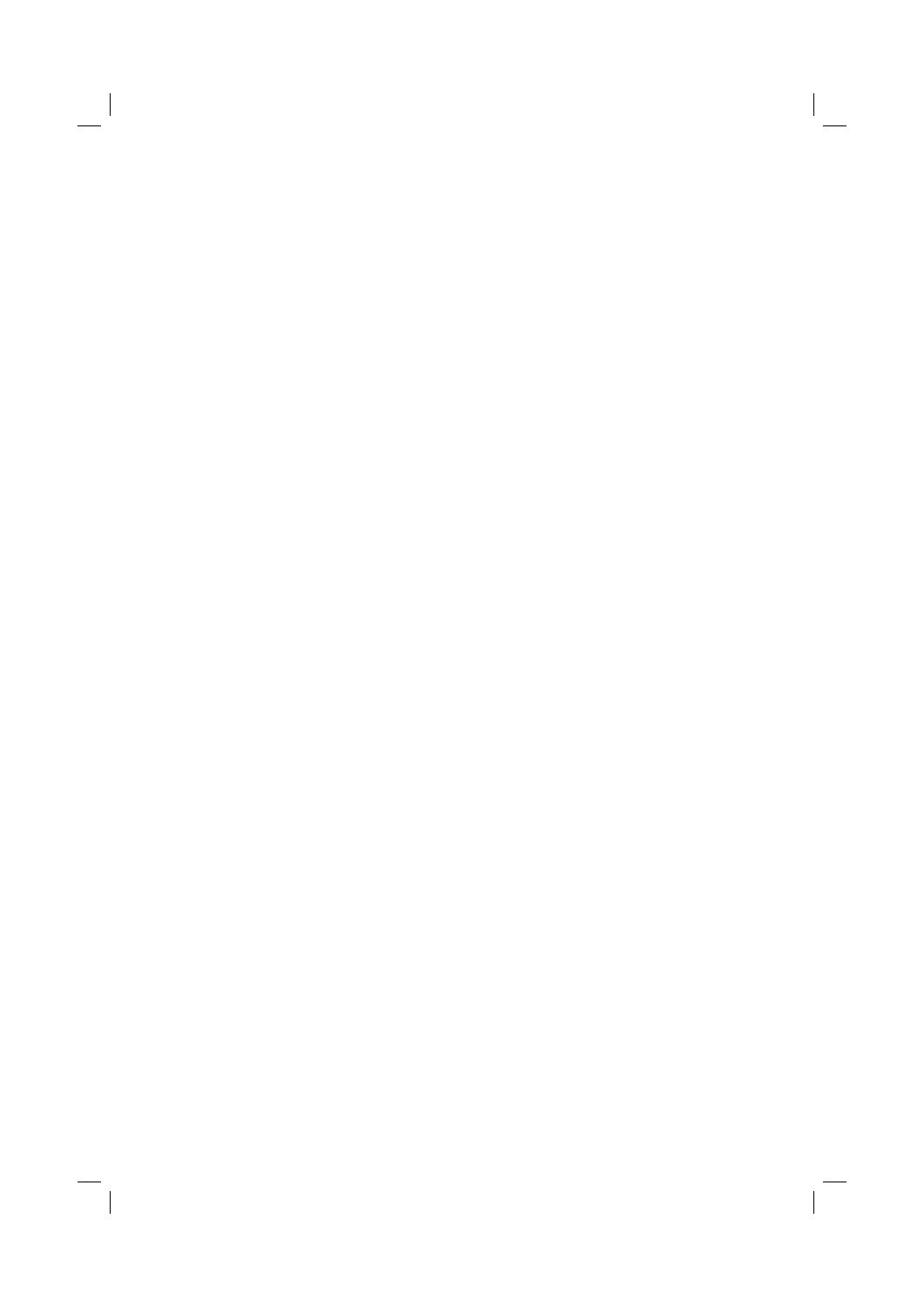## **CONTENTS**

|    | Chapter 1. Introduction                                                   |
|----|---------------------------------------------------------------------------|
|    |                                                                           |
| 1. | Evolutive interpretation, national courts and the legitimacy of the       |
|    |                                                                           |
|    | The constitutional competences of national courts to implement<br>1.1.    |
|    |                                                                           |
|    | 1.2.                                                                      |
| 2. |                                                                           |
|    |                                                                           |
|    | 2.2. The comparative analysis: selection of states and approach 10        |
|    | 2.2.1                                                                     |
|    | 2.2.2.                                                                    |
| 3. |                                                                           |
|    |                                                                           |
|    |                                                                           |
|    | Chapter 2. The European Court of Human Rights and the national courts:    |
|    | giving shape to the notion of 'shared responsibility'                     |
|    |                                                                           |
| 1. |                                                                           |
| 2. |                                                                           |
|    | 2.1                                                                       |
|    | 2.2.                                                                      |
|    | 2.3.                                                                      |
|    | Subsidiarity, primarity and diversity 17<br>2.4.                          |
| 3. | The 'push' and 'pull' factors in the Court's work 19                      |
|    | The shared responsibility of the Court and the national courts 21<br>3.1. |
|    | 3.2.                                                                      |
|    | The national courts' obligation to comply with the Convention<br>3.3.     |
|    |                                                                           |
|    | The margin of appreciation doctrine and its (ir)relevance for<br>3.4.     |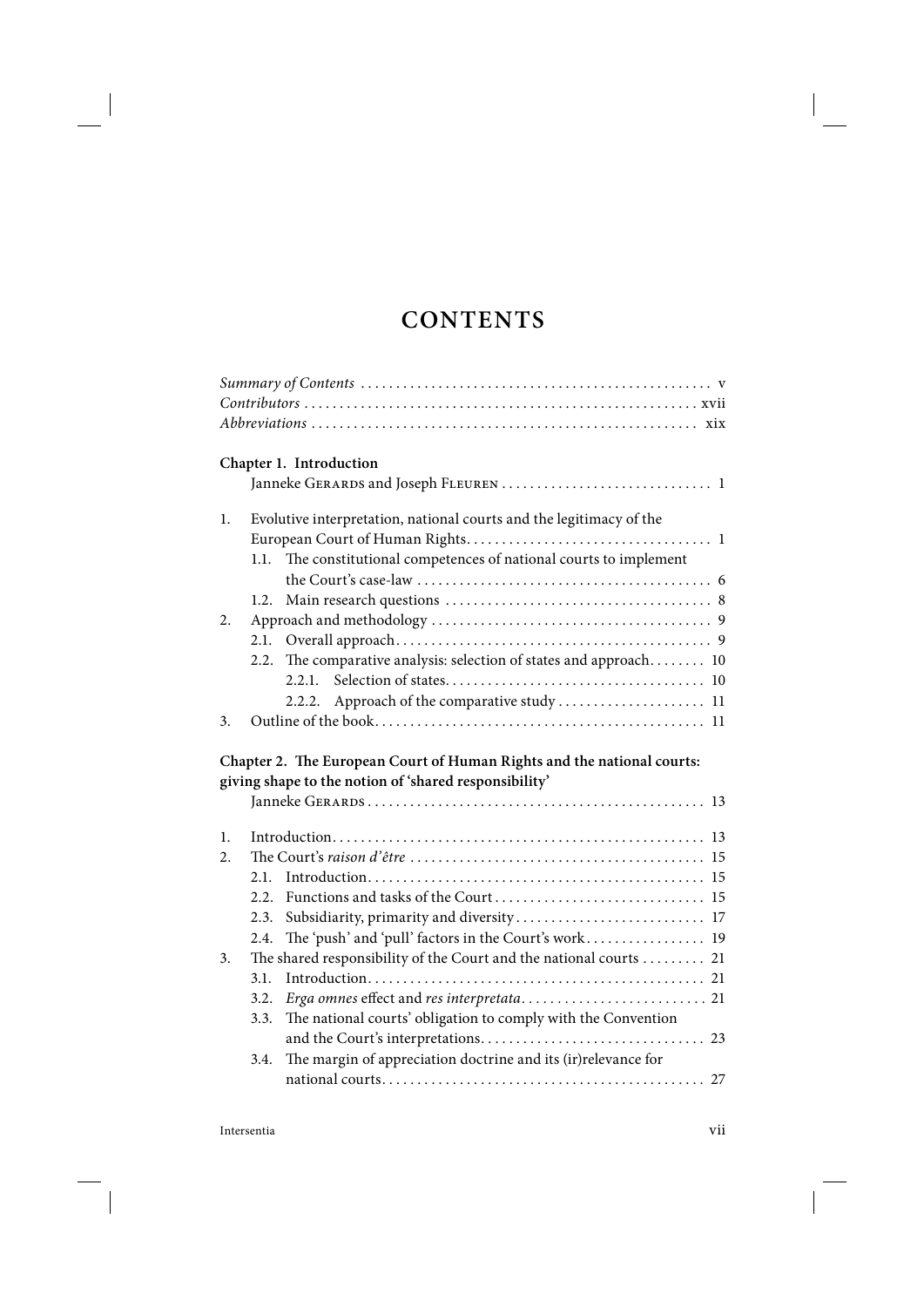|    |      |        | 3.4.1. Development and function of the margin of appreciation      |  |  |  |  |
|----|------|--------|--------------------------------------------------------------------|--|--|--|--|
|    |      |        |                                                                    |  |  |  |  |
|    |      | 3.4.2. | Influence of the margin of appreciation doctrine for               |  |  |  |  |
|    |      |        |                                                                    |  |  |  |  |
|    |      |        | 3.5. 'Shared responsibility': the national courts and the ECtHR as |  |  |  |  |
|    |      |        |                                                                    |  |  |  |  |
| 4. |      |        | Giving shape to shared responsibility: principles and methods of   |  |  |  |  |
|    |      |        |                                                                    |  |  |  |  |
|    | 4.1. |        |                                                                    |  |  |  |  |
|    |      |        |                                                                    |  |  |  |  |
|    |      |        |                                                                    |  |  |  |  |
|    |      |        | 4.2.2. Practical and effective rights and meta-teleological        |  |  |  |  |
|    |      |        |                                                                    |  |  |  |  |
|    |      | 4.2.3. |                                                                    |  |  |  |  |
|    | 4.3. |        | Strategic use of interpretative principles and methods of          |  |  |  |  |
|    |      |        |                                                                    |  |  |  |  |
|    | 4.4. |        |                                                                    |  |  |  |  |
|    |      | 4.4.1. | Meta-teleological interpretation and the risk of                   |  |  |  |  |
|    |      |        |                                                                    |  |  |  |  |
|    |      | 4.4.2. | The disadvantages of consensus interpretation  44                  |  |  |  |  |
|    |      | 4.4.3. | The problems of autonomous interpretation 45                       |  |  |  |  |
|    |      |        |                                                                    |  |  |  |  |
|    |      | 4.5.1. |                                                                    |  |  |  |  |
|    |      | 4.5.2. | Lack of consensus: deliberate choice of a non-autonomous           |  |  |  |  |
|    |      |        |                                                                    |  |  |  |  |
|    |      | 4.5.3. | Dependency, or the 'in for a penny, in for a pound'                |  |  |  |  |
|    |      |        |                                                                    |  |  |  |  |
|    | 4.6. |        |                                                                    |  |  |  |  |
| 5. |      |        |                                                                    |  |  |  |  |
|    | 5.1. |        | Introduction: substantive review and the need for a response  52   |  |  |  |  |
|    |      |        |                                                                    |  |  |  |  |
|    |      | 5.2.1. | Advantages of the use of procedural review  52                     |  |  |  |  |
|    |      | 5.2.2. |                                                                    |  |  |  |  |
|    |      | 5.2.3. |                                                                    |  |  |  |  |
|    |      |        | 5.2.4 Conclusion 62                                                |  |  |  |  |
|    | 5.3. |        | Judicial minimalism: shallow, narrow and analogical reasoning 62   |  |  |  |  |
|    |      | 5.3.1. |                                                                    |  |  |  |  |
|    |      | 5.3.2. |                                                                    |  |  |  |  |
|    |      | 5.3.3. | Narrow reasoning, analogical reasoning and general                 |  |  |  |  |
|    |      |        |                                                                    |  |  |  |  |
|    |      | 5.3.4. |                                                                    |  |  |  |  |
|    | 5.4. |        |                                                                    |  |  |  |  |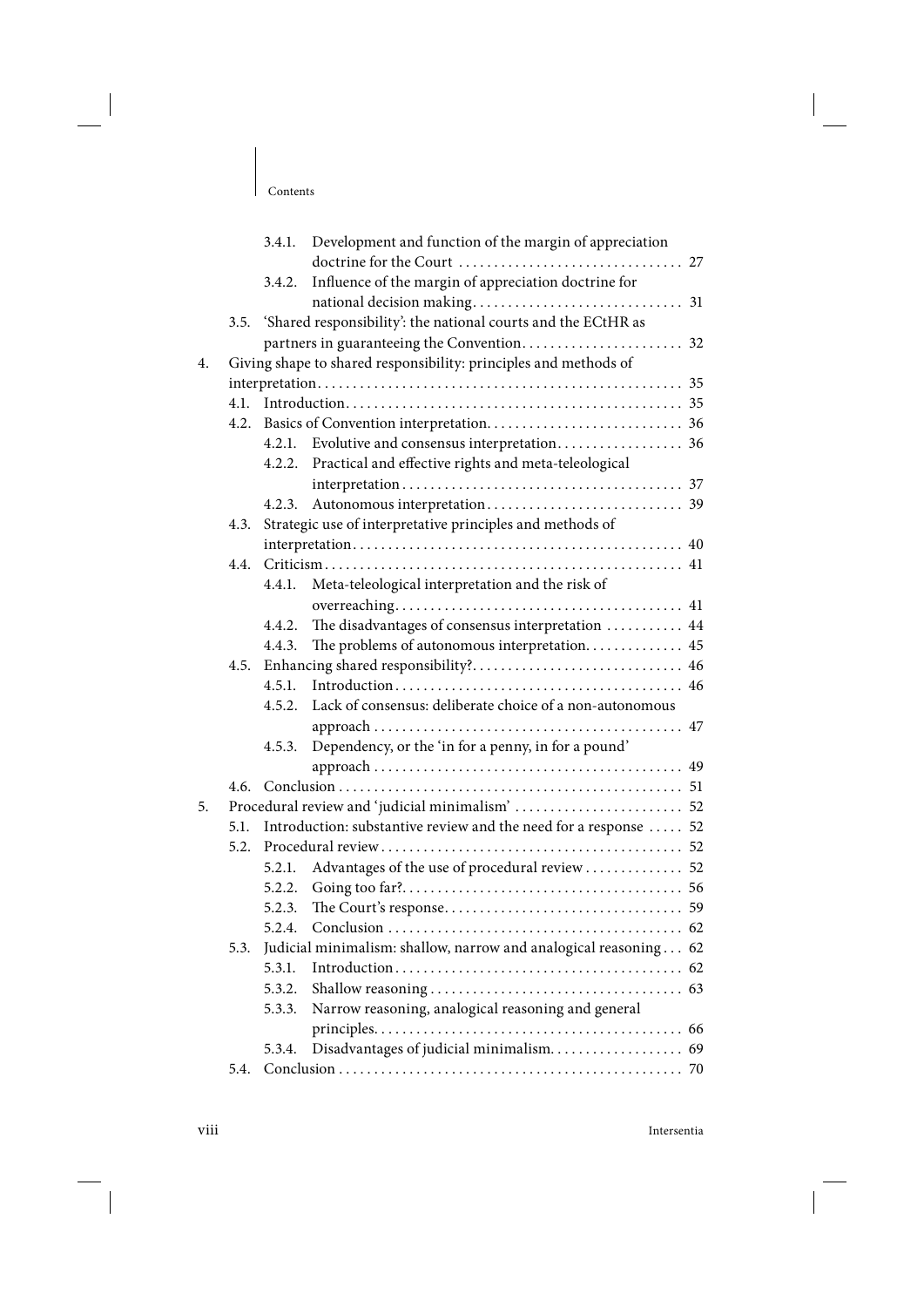| 6. |      |                    |                                                                    |     |
|----|------|--------------------|--------------------------------------------------------------------|-----|
|    |      |                    |                                                                    |     |
|    | 6.2. |                    |                                                                    |     |
|    |      | 6.2.1.             | Some background: constitutional dialogue and dialogue              |     |
|    |      |                    |                                                                    |     |
|    |      | 6.2.2.             | Dialogue at the ECtHR: response to criticism and                   |     |
|    |      |                    | concerns expressed in domestic judgments  75                       |     |
|    |      | 6.2.3.             | Approval of national responses to the Court's judgments 78         |     |
|    |      | 6.2.4.             | Requirements for a successful dialogue by means of                 |     |
|    |      |                    |                                                                    |     |
|    |      | 6.2.5.             |                                                                    |     |
|    | 6.3. |                    | Formal and informal dialogue between judges; advisory              |     |
|    |      |                    |                                                                    |     |
|    |      | 6.3.1.             | Exchange of information between courts  82                         |     |
|    |      | 6.3.2.             |                                                                    |     |
|    | 6.4. |                    |                                                                    |     |
| 7. |      |                    | Dialogue and national political and media criticism  86            |     |
| 8. |      |                    |                                                                    |     |
|    |      |                    | Annex: questions for the interviews at the European Court of Human |     |
|    |      |                    |                                                                    |     |
|    |      |                    |                                                                    |     |
|    |      | Chapter 3. Belgium |                                                                    |     |
|    |      |                    | Guan SCHAIKO, Paul LEMMENS and Koen LEMMENS  95                    |     |
| 1. |      |                    |                                                                    |     |
| 2. |      |                    | Status of international law in domestic law  100                   |     |
|    |      |                    |                                                                    |     |
|    | 2.1. |                    | Effects of treaty provisions and decisions of supranational        |     |
|    | 2.2. |                    | Primacy of international law over domestic law  104                |     |
| 3. |      |                    |                                                                    |     |
|    |      |                    |                                                                    |     |
|    |      |                    |                                                                    |     |
|    |      | 3.1.1.             | A priori review by the Council of State  106                       |     |
|    |      | 3.1.2.             |                                                                    |     |
|    |      |                    |                                                                    |     |
|    |      |                    | 3.1.2.2. Administrative acts  109                                  |     |
|    |      |                    | 3.2. Review for conformity with international law 110              |     |
|    |      | 3.2.1.             |                                                                    | 110 |
|    |      | 3.2.2.             |                                                                    | 113 |
| 4. |      |                    | Implementation of the European Convention on Human Rights          |     |
|    |      |                    |                                                                    | 113 |
|    | 4.1. |                    | The direct effect of the ECHR in the Belgian legal order  113      |     |
|    | 4.2. |                    | 116                                                                |     |
|    |      | 4.2.1.             | Practice with respect to legislative acts  116                     |     |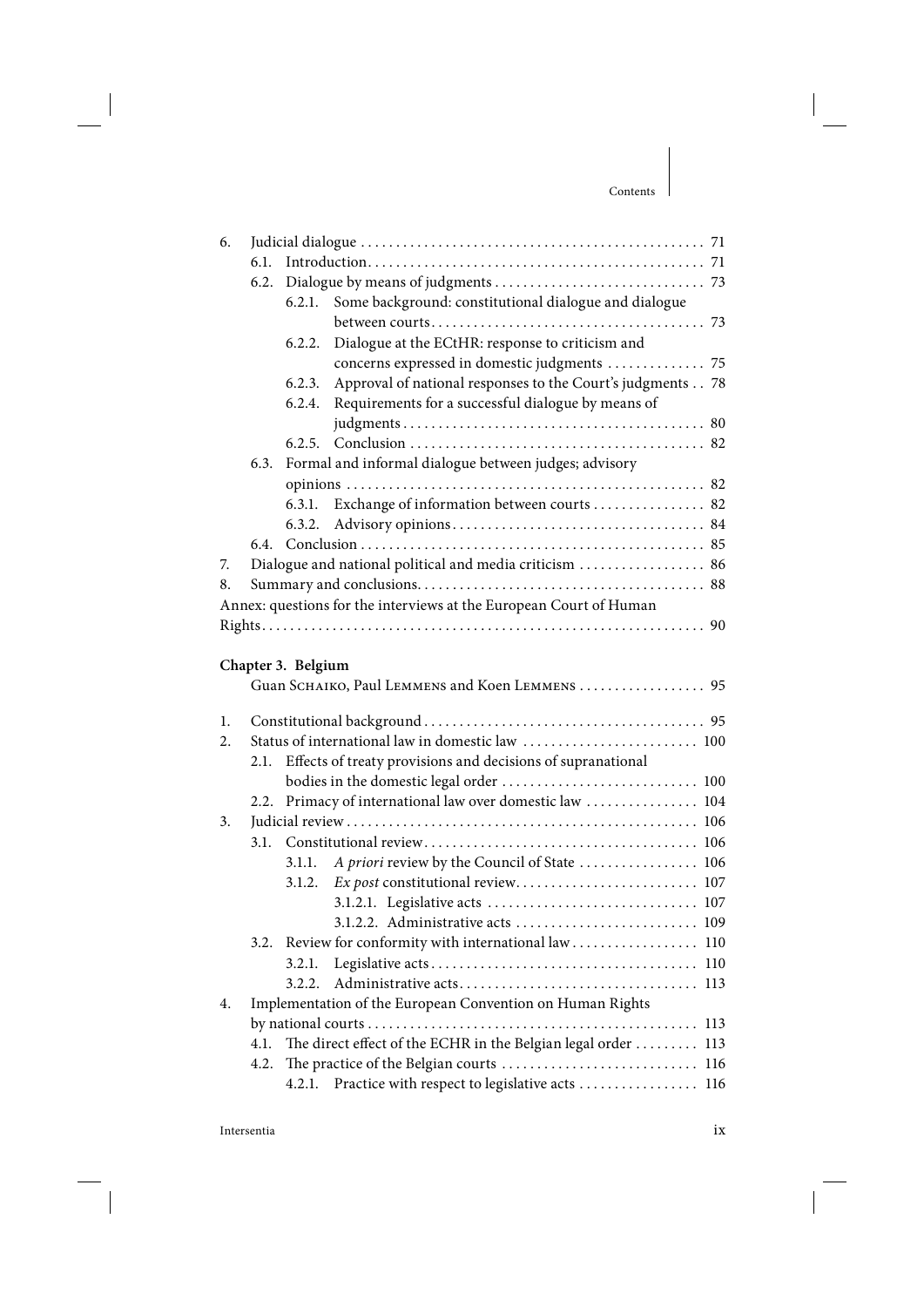|    |      | 4.2.2. Practice with respect to administrative acts 118                 |  |
|----|------|-------------------------------------------------------------------------|--|
|    | 4.3. | Interpretation of domestic law in conformity with the                   |  |
|    |      |                                                                         |  |
| 5. |      | The impact of ECtHR judgments on national judicial decision making. 123 |  |
|    | 5.1. | Incorporation of ECtHR case-law into domestic case-law 123              |  |
|    | 5.2. | Response to judgments of the ECtHR against Belgium  127                 |  |
|    | 5.3. | Response to ECtHR's judgments against states other than                 |  |
|    |      |                                                                         |  |
|    | 5.4. |                                                                         |  |
|    | 5.5. | Belgian courts and the margin of appreciation doctrine  135             |  |
|    | 5.6. | Belgian courts and the use of general standards developed               |  |
|    |      |                                                                         |  |
|    | 5.7. | Belgian courts and some of the specific interpretative techniques       |  |
|    |      |                                                                         |  |
| 6. |      | Legitimacy of the ECtHR as an issue in public debate?  139              |  |
| 7. |      |                                                                         |  |
|    |      |                                                                         |  |
|    |      | Chapter 4. France                                                       |  |
|    |      |                                                                         |  |
| 1. |      | Introduction: a brief characterisation of the French constitutional     |  |
|    |      |                                                                         |  |
|    | 1.1. | Separation and balance of powers  145                                   |  |
|    | 1.2. | Unitariness and decentralisation  147                                   |  |
|    | 1.3. | Organisation of the judicial power 148                                  |  |
|    | 1.4. |                                                                         |  |
| 2. |      | Constitutional review in France: the role of the Constitutional         |  |
|    |      |                                                                         |  |
| 3. |      | The status of international law and the ECHR in the French              |  |
|    |      |                                                                         |  |
|    | 3.1. | Monism and the binding character of international law  155              |  |
|    | 3.2. | Status of international law in the hierarchy of norms 156               |  |
|    | 3.3. | The direct effect of the ECHR and its substantive protocols  157        |  |
| 4. |      | Judicial competences to review the compatibility of norms with          |  |
|    |      |                                                                         |  |
|    | 4.1. | The development of decentralised 'conventionality' review 158           |  |
|    | 4.2. | The role of the Constitutional Council: a priori review  160            |  |
|    | 4.3. | The competence of the courts to give priority to international          |  |
|    |      |                                                                         |  |
| 5. |      | The application of ECHR provisions by French courts 162                 |  |
|    | 5.1. | Review of national legislation and decisions for compatibility          |  |
|    |      |                                                                         |  |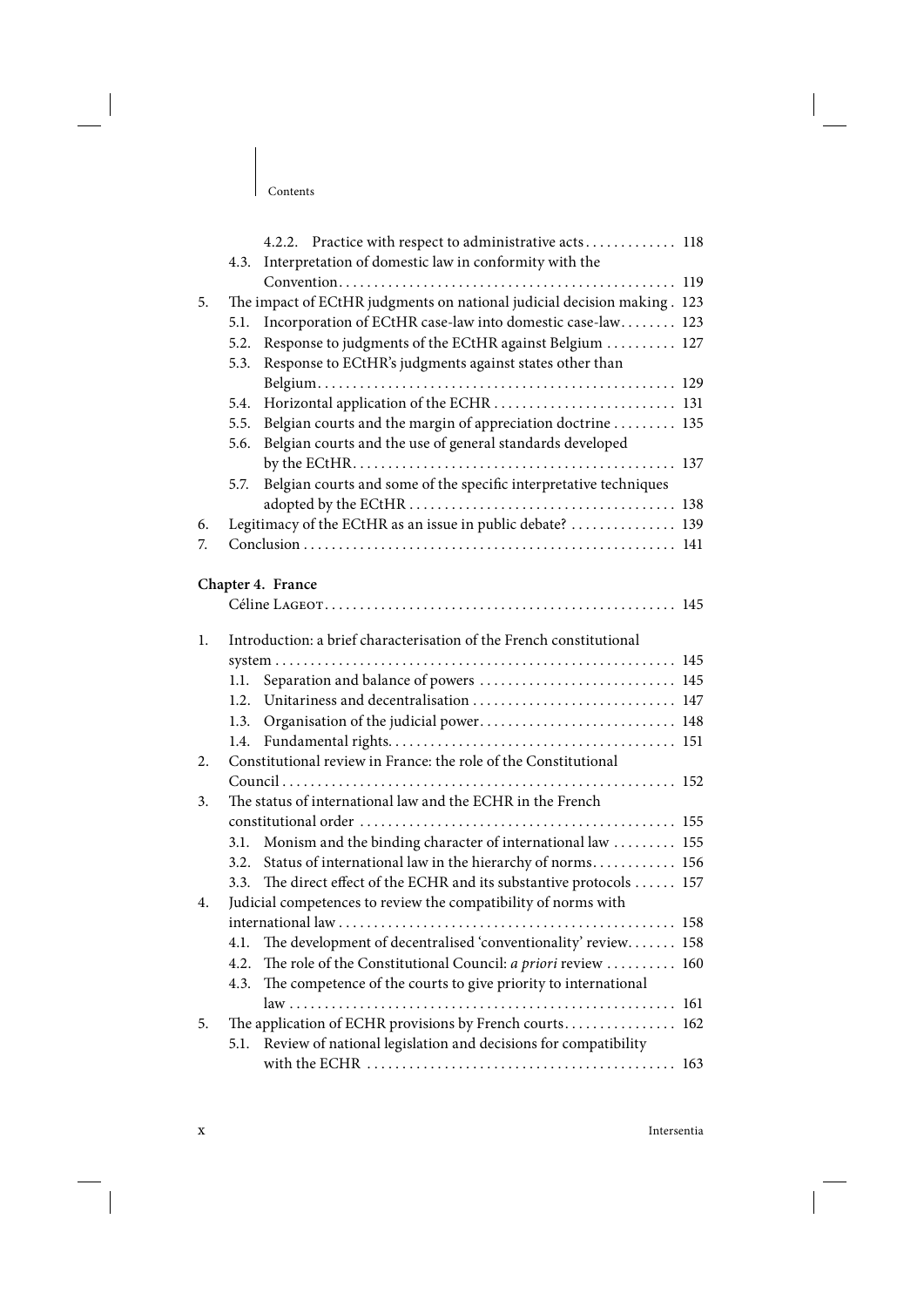|    |         | 5.2. Construing national law in harmony with the ECHR  165          |  |
|----|---------|---------------------------------------------------------------------|--|
|    |         | The Constitution as a vehicle to construe national law<br>5.2.1.    |  |
|    |         |                                                                     |  |
|    |         | EU law as a vehicle to construe national law in harmony<br>5.2.2.   |  |
|    |         |                                                                     |  |
|    | 5.3.    | French courts and the application of the ECHR provisions in         |  |
|    |         |                                                                     |  |
|    | 5.4.    |                                                                     |  |
| 6. |         | Effects of the ECtHR case-law on national case-law, legislation and |  |
|    |         |                                                                     |  |
|    | 6.1     |                                                                     |  |
|    | 6.2.    | Referring to Strasbourg case-law and complying with the             |  |
|    |         |                                                                     |  |
|    | 6.3.    | Responses to judgments against France  170                          |  |
|    |         | Changing interpretation and case-law 170<br>6.3.1.                  |  |
|    |         | 6.3.2.                                                              |  |
|    |         | Reopening of criminal proceedings 173<br>6.3.3.                     |  |
|    | $6.4$ . | Responses to ECtHR judgments against other states  174              |  |
|    | 6.5.    |                                                                     |  |
|    | 6.6.    | Limitations and reluctance to follow the Strasbourg case-law  175   |  |
|    |         | Legislative discretion and deference 176<br>6.6.1.                  |  |
|    |         | 6.6.2.                                                              |  |
|    | 6.7.    | Degree of influence: adoption of 'typical' ECtHR methods of         |  |
|    |         |                                                                     |  |
|    | 6.8.    |                                                                     |  |
| 7. |         | The role and position of the ECtHR debated in the country 181       |  |
| 8. |         |                                                                     |  |
|    |         |                                                                     |  |
|    |         | Chapter 5. Germany                                                  |  |
|    |         |                                                                     |  |
| 1. |         |                                                                     |  |
|    | 1.1.    |                                                                     |  |
|    | 1.2.    |                                                                     |  |
|    | 1.3.    |                                                                     |  |
|    | 1.4.    |                                                                     |  |
|    | 1.5.    | Constitutional rights of the individual<br>187                      |  |
|    | 1.6.    | Constitutional openness to international law<br>189                 |  |
| 2. |         | Status of international law in domestic law<br>189                  |  |
|    | 2.1.    | Position of international law in German law<br>189                  |  |
|    | 2.2.    |                                                                     |  |
|    | 2.3.    | 191                                                                 |  |
|    | 2.4.    | Emanations of international organisations 191                       |  |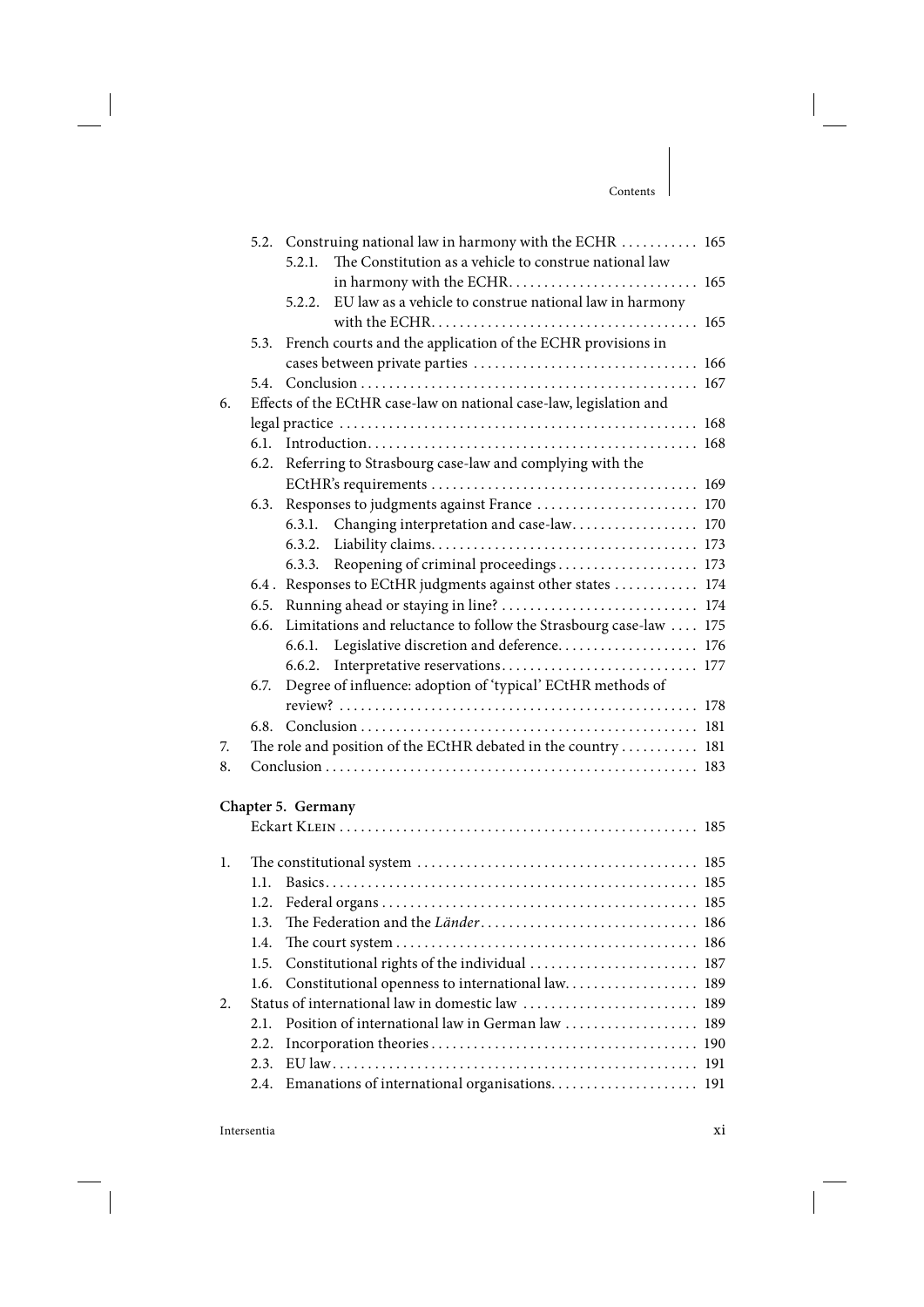|    | 2.5. | International law in the domestic hierarchy of norms  192            |  |
|----|------|----------------------------------------------------------------------|--|
|    | 2.6. | Summary: a moderately dualist system 193                             |  |
| 3. |      |                                                                      |  |
|    | 3.1. | Constitutional review: the role of the Federal Constitutional        |  |
|    |      |                                                                      |  |
|    | 3.2. |                                                                      |  |
|    | 3.3. | Possible collisions between international and domestic law  195      |  |
|    |      |                                                                      |  |
| 4. |      | Implementation of the European Convention on Human Rights            |  |
|    |      |                                                                      |  |
|    |      | 4.1. Direct applicability of Convention rights  196                  |  |
|    |      |                                                                      |  |
|    | 4.3. | Harmonising interpretation of domestic law  199                      |  |
|    | 4.4. | Invalidation of domestic law conflicting with the Convention? 202    |  |
| 5. |      | The impact of the judgments of the European Court of Human           |  |
|    |      | Rights on national judicial decision making  203                     |  |
|    | 5.1. | Status of ECtHR judgments in national law  203                       |  |
|    | 5.2. | Reaction to judgments directed against Germany  204                  |  |
|    | 5.3. | Reactions to judgments not directed against Germany  206             |  |
|    | 5.4. | Meaning of 'taking into account' of the ECtHR judgments. 206         |  |
|    | 5.5. |                                                                      |  |
|    | 5.6. |                                                                      |  |
|    | 5.7. | Reflections of standards and methods used by the ECtHR in            |  |
|    |      |                                                                      |  |
| 6. |      | Legitimacy debates: the ECtHR and the national courts  211           |  |
|    | 6.1. | Discussion on the role of the ECtHR in Germany 211                   |  |
|    | 6.2. |                                                                      |  |
| 7. |      |                                                                      |  |
|    | 7.1. | Connection between the features of the constitutional system         |  |
|    |      | and the impact of the Convention and the ECtHR judgments  213        |  |
|    | 7.2. | Primary role of constitutional basic rights in daily practice  214   |  |
|    | 7.3. | Impact of the discussions about the impact of the ECtHR on           |  |
|    |      |                                                                      |  |
|    | 7.4. | Relation between the debate on the ECtHR and the domestic            |  |
|    |      |                                                                      |  |
|    |      |                                                                      |  |
|    |      | Chapter 6. The Netherlands                                           |  |
|    |      | Janneke GERARDS and Joseph FLEUREN  217                              |  |
| 1. |      | Introduction: constitutional background  217                         |  |
| 2. |      |                                                                      |  |
|    | 2.1. | The constitutional system for giving effect to international law 220 |  |
|    |      |                                                                      |  |
|    | 2.2. |                                                                      |  |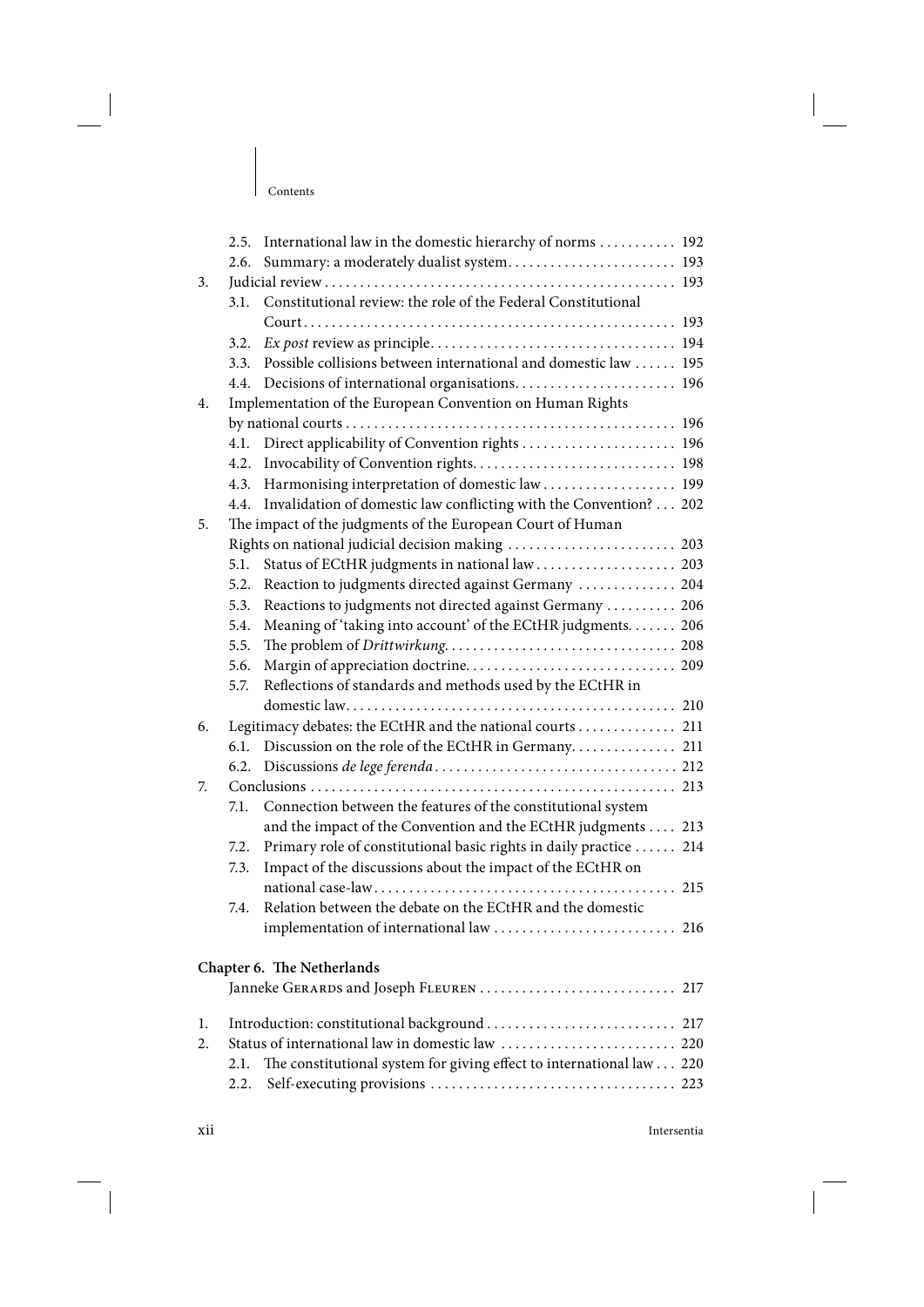|    | 2.3.                                                          |                   |                                                              |  |
|----|---------------------------------------------------------------|-------------------|--------------------------------------------------------------|--|
|    | 2.4.                                                          |                   |                                                              |  |
|    | 2.5.                                                          |                   |                                                              |  |
|    | 2.6.                                                          |                   | International law which is not embodied in self-executing    |  |
|    |                                                               |                   |                                                              |  |
|    | 2.7.                                                          |                   |                                                              |  |
| 3. |                                                               |                   |                                                              |  |
| 4. |                                                               |                   | Implementation of the European Convention on Human Rights    |  |
|    |                                                               |                   |                                                              |  |
| 5. | The impact of the judgments of the ECtHR on national judicial |                   |                                                              |  |
|    |                                                               |                   |                                                              |  |
|    | 5.1.                                                          |                   |                                                              |  |
|    | 5.2.                                                          |                   | Consequences for the Dutch courts of a judgment against the  |  |
|    |                                                               |                   | Netherlands: re-opening and liability  237                   |  |
|    | 5.3.                                                          |                   | Complying with the judgments and decisions of the ECtHR  239 |  |
|    |                                                               | 5.3.1.            | Application of standards developed by the ECtHR 239          |  |
|    |                                                               | 5.3.2.            | Impact of the Court's standards - horizontal effect  241     |  |
|    | 5.4.                                                          |                   | 'Minimalist' readings of ECtHR precedents and translation of |  |
|    |                                                               |                   |                                                              |  |
|    | 5.5.                                                          |                   | Taking account of the role of the judiciary and the limited  |  |
|    |                                                               |                   |                                                              |  |
|    |                                                               | 5.5.1.            | Refusing to set aside legislation and order changes of       |  |
|    |                                                               |                   |                                                              |  |
|    |                                                               | 5.5.2.            | The Dutch 'mirror principle' approach  245                   |  |
|    |                                                               | 5.5.3.            | Varying the intensity of review: deference and judicial      |  |
|    |                                                               |                   |                                                              |  |
|    |                                                               | 5.5.4.            | The role of the margin of appreciation doctrine 249          |  |
|    | 5.6.                                                          |                   |                                                              |  |
| 6. |                                                               |                   | Debates about the ECtHR and the national courts  251         |  |
|    | 6.1.                                                          |                   | Development and locus of the Dutch debate on the role of     |  |
|    |                                                               |                   |                                                              |  |
|    | 6.2.                                                          |                   |                                                              |  |
|    | 6.3.                                                          |                   |                                                              |  |
| 7. |                                                               |                   |                                                              |  |
|    |                                                               |                   |                                                              |  |
|    |                                                               | Chapter 7. Sweden |                                                              |  |
|    |                                                               |                   |                                                              |  |
| 1. |                                                               |                   | Introduction: constitutional background  261                 |  |
|    | 1.1.                                                          |                   |                                                              |  |
|    | 1.2.                                                          |                   |                                                              |  |
|    | 1.3.                                                          |                   |                                                              |  |
|    |                                                               |                   |                                                              |  |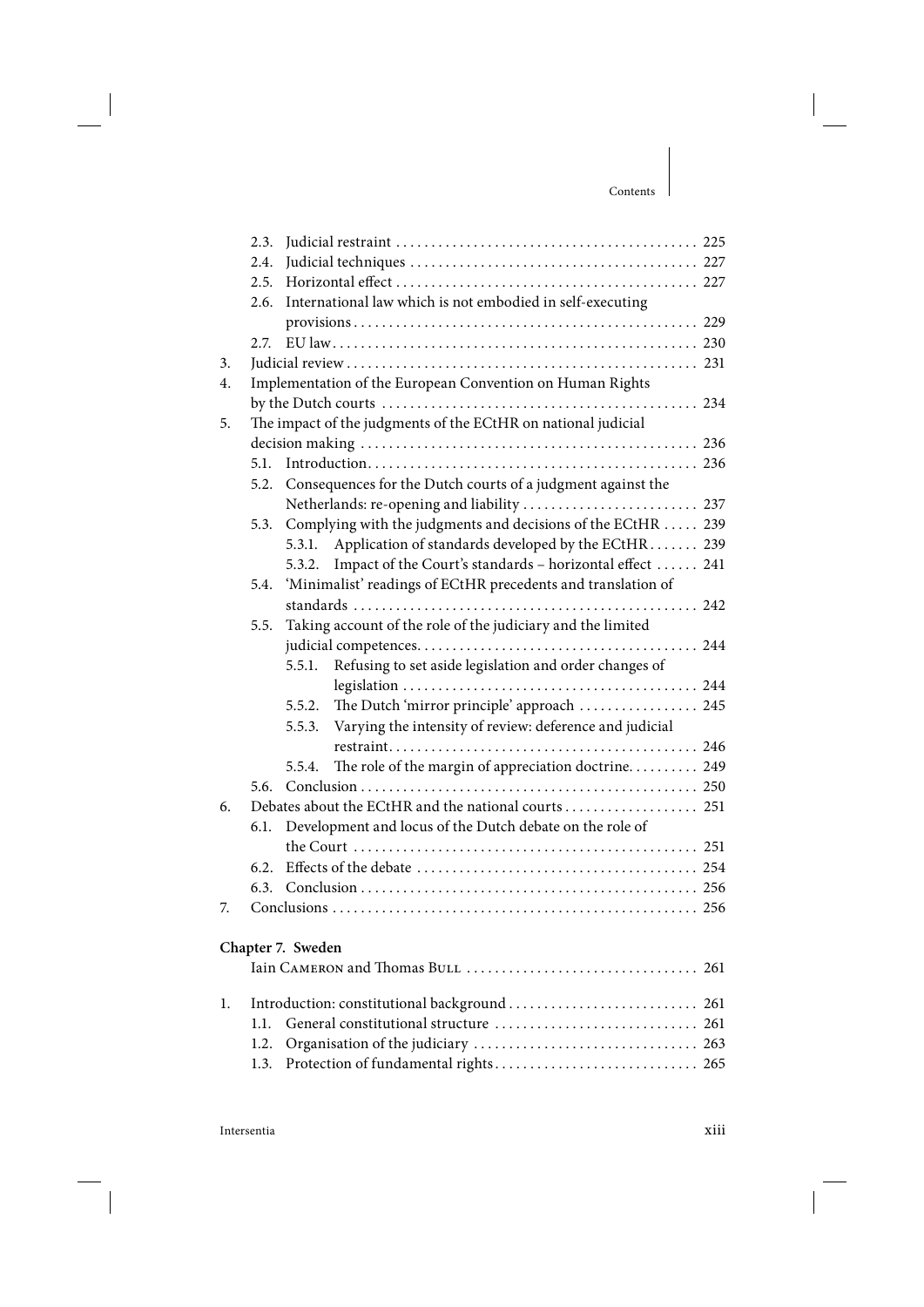| 2. |                                                           |                                                                |  |  |  |  |
|----|-----------------------------------------------------------|----------------------------------------------------------------|--|--|--|--|
| 3. |                                                           |                                                                |  |  |  |  |
| 4. | Implementation of the European Convention on Human Rights |                                                                |  |  |  |  |
|    |                                                           |                                                                |  |  |  |  |
| 5. |                                                           | The impact of the judgments of the ECtHR on national judicial  |  |  |  |  |
|    |                                                           |                                                                |  |  |  |  |
|    | 5.1.                                                      | The ECHR and judicial interpretative techniques 276            |  |  |  |  |
|    | 5.2.                                                      | The practical impact of ECtHR case-law, particularly as        |  |  |  |  |
|    |                                                           |                                                                |  |  |  |  |
|    | 5.3.                                                      |                                                                |  |  |  |  |
|    | 5.4.                                                      |                                                                |  |  |  |  |
| 6. |                                                           | Legitimacy debates: the ECtHR and the national courts 287      |  |  |  |  |
|    | 6.1.                                                      |                                                                |  |  |  |  |
|    | 6.2.                                                      | Public debate regarding the role of courts  288                |  |  |  |  |
|    | 6.3.                                                      | More on the political and academic debate  290                 |  |  |  |  |
| 7. |                                                           |                                                                |  |  |  |  |
|    |                                                           |                                                                |  |  |  |  |
|    |                                                           | Chapter 8. The United Kingdom                                  |  |  |  |  |
|    |                                                           |                                                                |  |  |  |  |
| 1. |                                                           |                                                                |  |  |  |  |
| 2. |                                                           | The status of international law in the United Kingdom 301      |  |  |  |  |
| 3. | Judicial review and the protection of human rights  302   |                                                                |  |  |  |  |
|    | 3.1.                                                      |                                                                |  |  |  |  |
|    | 3.2.                                                      |                                                                |  |  |  |  |
|    | 3.3.                                                      |                                                                |  |  |  |  |
|    | 3.4.                                                      |                                                                |  |  |  |  |
|    |                                                           | 3.4.1.                                                         |  |  |  |  |
|    |                                                           | 3.4.2.                                                         |  |  |  |  |
| 4. |                                                           |                                                                |  |  |  |  |
|    | 4.1.                                                      |                                                                |  |  |  |  |
|    | 4.2.                                                      |                                                                |  |  |  |  |
|    | 4.3.                                                      | Legislative review under the Human Rights Act 311              |  |  |  |  |
|    |                                                           |                                                                |  |  |  |  |
|    |                                                           |                                                                |  |  |  |  |
|    |                                                           |                                                                |  |  |  |  |
|    | 4.4.                                                      |                                                                |  |  |  |  |
|    | 4.5.                                                      |                                                                |  |  |  |  |
| 5. |                                                           | The impact of ECtHR decisions on judicial decision making  318 |  |  |  |  |
|    | 5.1.                                                      | The relationships between national laws and the Convention     |  |  |  |  |
|    |                                                           |                                                                |  |  |  |  |
|    | 5.2.                                                      |                                                                |  |  |  |  |
|    | 5.3.                                                      | The margin of appreciation and deference  324                  |  |  |  |  |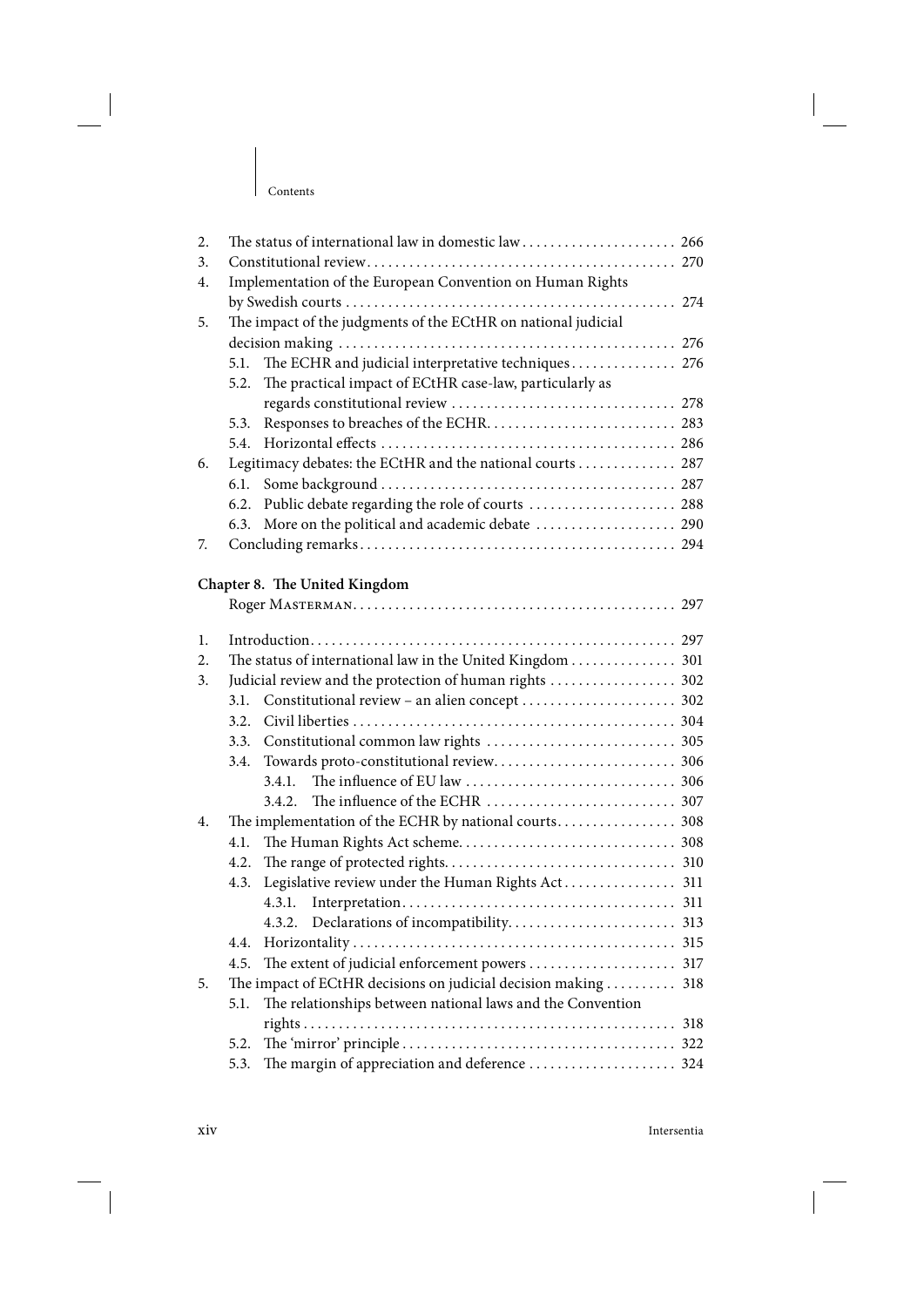## Contents

| 6. |      |        | Legitimacy debates: the European Court of Human Rights and      |  |
|----|------|--------|-----------------------------------------------------------------|--|
|    |      |        |                                                                 |  |
| 7. |      |        |                                                                 |  |
|    |      |        | Chapter 9. Comparative analysis                                 |  |
|    |      |        |                                                                 |  |
|    |      |        |                                                                 |  |
| 1. |      |        |                                                                 |  |
| 2. |      |        | The status of international law, in particular the ECHR, in the |  |
|    |      |        |                                                                 |  |
|    | 2.1. |        |                                                                 |  |
|    |      |        |                                                                 |  |
|    | 2.3. |        | The status of international law, in particular the ECHR, in the |  |
|    |      |        |                                                                 |  |
|    |      | 2.3.1. |                                                                 |  |
|    |      | 2.3.2. | Implementation of (the content of) international legal          |  |
|    |      |        |                                                                 |  |
|    |      |        | 2.3.2.1. Customary international law  339                       |  |
|    |      |        |                                                                 |  |
|    |      |        | 2.3.2.3. Decisions of international organisations  341          |  |
|    |      | 2.3.3. |                                                                 |  |
|    |      |        | 2.3.3.1. The notion of direct effect or self-executing          |  |
|    |      |        | provisions of international law 341                             |  |
|    |      |        |                                                                 |  |
|    |      |        |                                                                 |  |
|    |      |        | 2.3.3.4. Self-executing provisions and horizontal effect 345    |  |
|    |      | 2.3.4. | Hierarchy and competence to review national                     |  |
|    |      |        | legislation for compatibility with international law 346        |  |
|    |      | 2.3.5. | Harmonious interpretation and constitutional review 347         |  |
|    |      |        |                                                                 |  |
| 3. |      |        | Dealing with the judgments and decisions of the Court  349      |  |
|    | 3.1. |        |                                                                 |  |
|    | 3.2. |        |                                                                 |  |
|    |      | 3.2.1. | Res interpretata: the interpretative force of the               |  |
|    |      |        |                                                                 |  |
|    |      | 3.2.2. | The obligations imposed on the states by the                    |  |
|    |      |        |                                                                 |  |
|    |      | 3.2.3. |                                                                 |  |
|    |      | 3.2.4. |                                                                 |  |
|    | 3.3. |        | Synthesis of the findings of the national reports  355          |  |
|    |      | 3.3.1. |                                                                 |  |
|    |      | 3.3.2. | Formal powers to execute judgments against the State 356        |  |